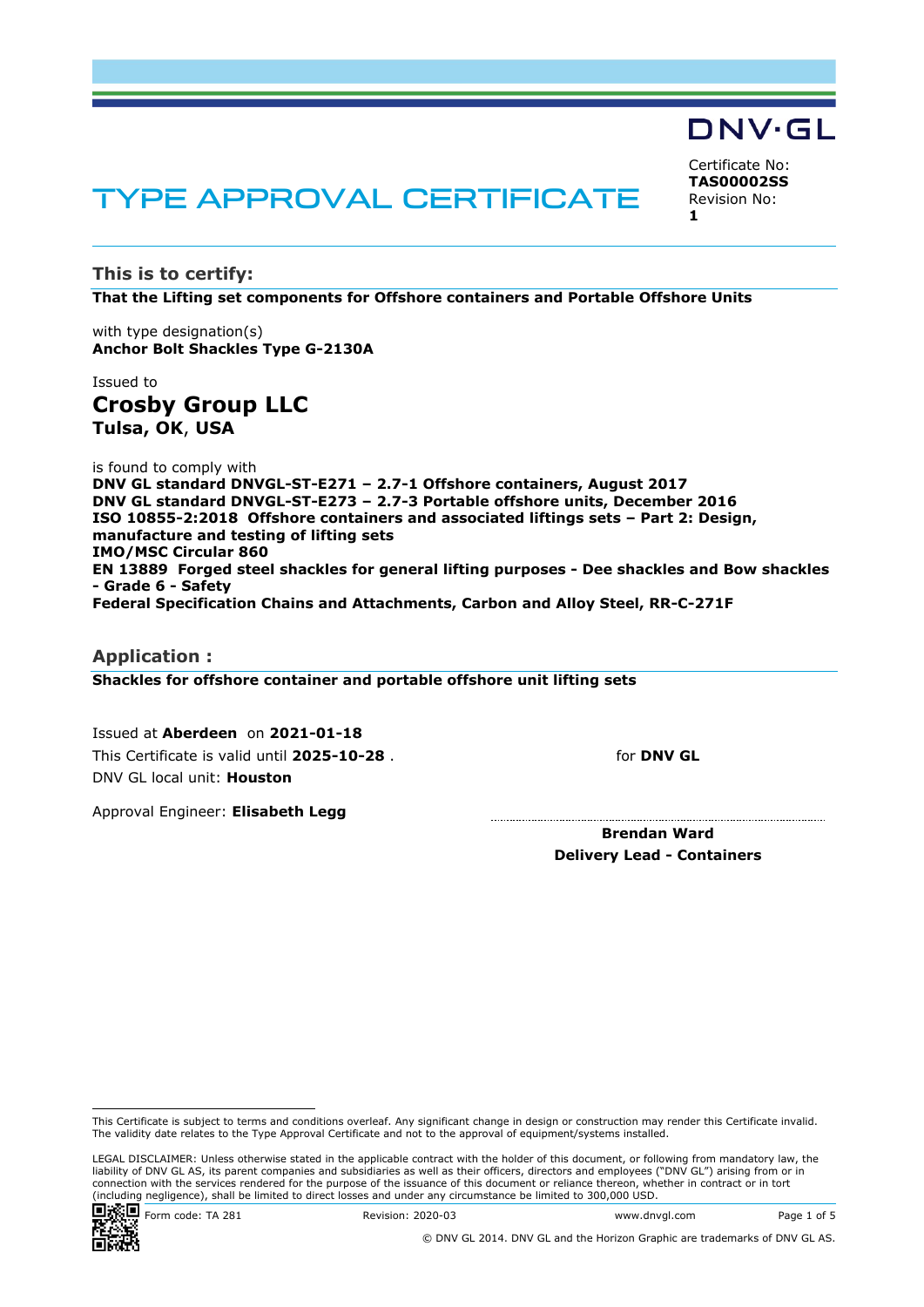## **Manufactured by**

Manufacturing of the G-2130A grade 8 product is undertaken at the following locations:

| <b>Place of manufacture</b>            | <b>Activities</b>                                                                                                                                | <b>Local DNV GL Office</b> |
|----------------------------------------|--------------------------------------------------------------------------------------------------------------------------------------------------|----------------------------|
| Crosby Europe, Putte, Belgium          | • forging of pins<br>• machining of parts<br>• assembly of parts<br>• QC activities such as material<br>testing and issuance of<br>certificates. | Rotterdam                  |
| Forge France, Joigny sur Meuse, France | forging of bows                                                                                                                                  | Rotterdam                  |
| Crosby Premier Stampings Limited, UK   | forging of bows                                                                                                                                  | Manchester                 |

#### **Responsibility**

Crosby Group LLC takes responsibility that both design and production at all places of manufacture are in compliance with the Rules, Standards and/or Regulations listed on page 1 of this type approval certificate.

#### **Product description**

This certificate replaces previous revisions of TAS00002SS.

This type approval covers shackles for use in lifting sets for offshore containers certified in accordance with DNVGL-ST-E271 or DNVGL-ST-E273.

Detailed product information and range of certified products covered by this type approval are listed in Appendix 1.

# **Application/Limitation**

Minimum design temperature: -40°C

The minimum shackle working load limit (WLL<sub>s</sub>) shall be calculated in accordance with the strength requirements for lifting sets on offshore containers as given in DNV GL-ST-E271 section 8. In no case should the lifting set WLL be less than 7.0 tonnes.

All production testing shall be carried out in accordance with DNVGL-ST-E271 and EN 13889, in agreement with the local DNV GL office.

To comply with US Federal Specification RR-C-271F and EN 13889 an improved safety factor of "8" shall be applied with respect to the Working Load Limit (WLL) to obtain the Minimum Breaking Force (BF $_{\text{min}}$ ).

These designs are approved for the design temperature of -40°C specified above. Material shall comply with the requirements of DNVGL-ST-E271 and show a minimum charpy impact value of 42J at the test temperature of -40°C.

The manufacturer shall issue product certificates in accordance with DNVGL-ST-E271 section 8.5 using the Form No. G2130A as listed below. This certificate shall only be used for shackles certified in accordance with this type approval.

#### **For shackles manufactured in accordance with DNVGL-ST-E273**

Prior to selection of shackles, the minimum required working load limit (WLL) shall be determined in accordance with the strength requirements for lifting sets on portable offshore units as given in DNVGL-ST-E273 section 7.3.3 and must be approved by DNV GL. Resulting sling force (RSF) can be found in the Design Verification Report (DVR) issued by DNV GL for the portable offshore unit.

## **Type Approval documentation**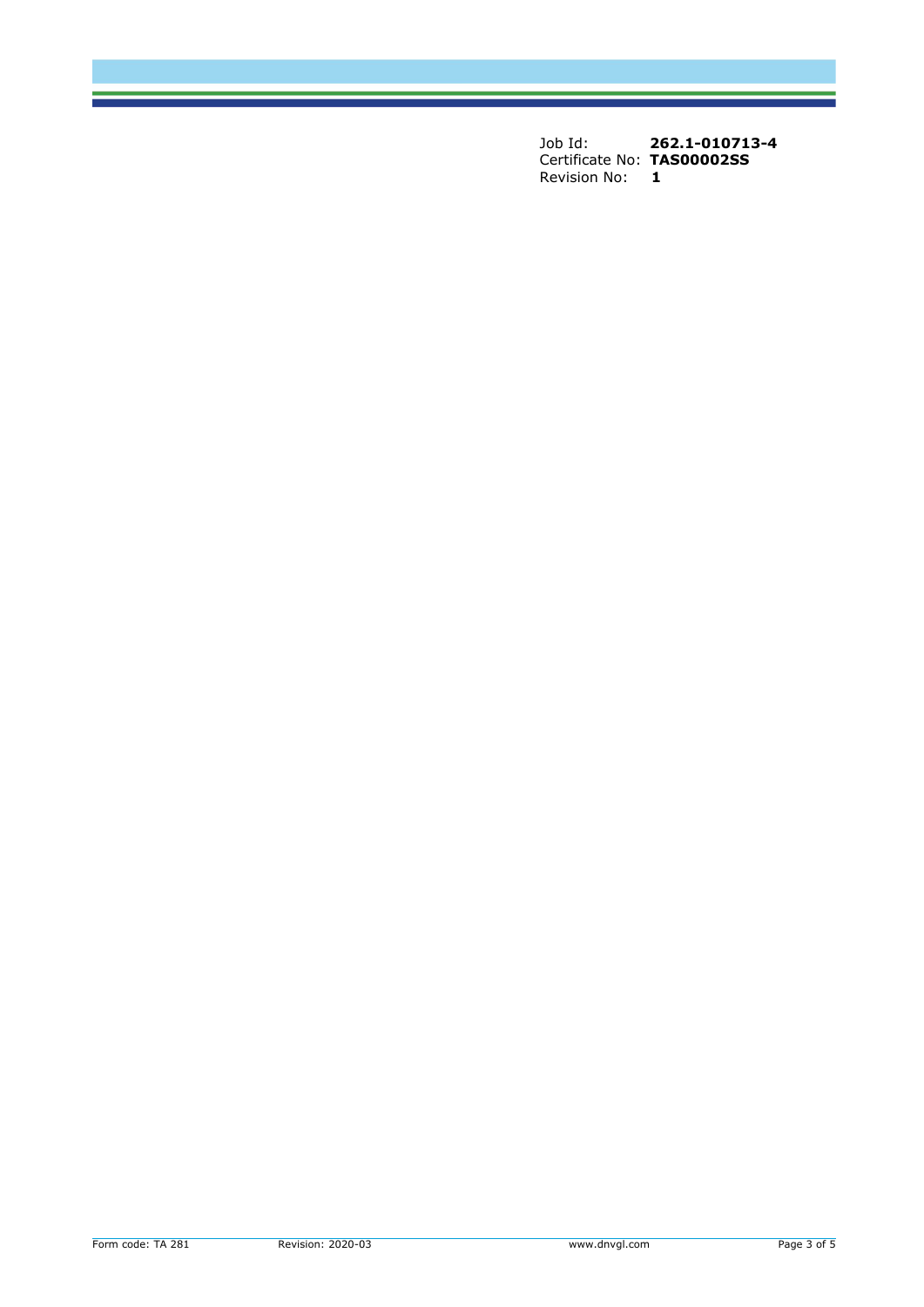#### **Tests carried out**

Prototype testing shall be carried out in accordance with DNVGL-ST-E271 and EN 13889.

#### **Marking of product**

Components shall be marked in accordance with DNVGL-ST-E271 section 8, DNVGL-ST-E273 section 7, EN 13889, US Fed.Spec. RR-C-271F and Crosby Group LLC internal procedures.

#### **Periodical assessment**

In order to maintain the validity of this type approval, periodic assessments shall be carried out by a DNV GL surveyor. Intervals between assessments shall not exceed 12 months.

## **END OF CERTIFICATE**